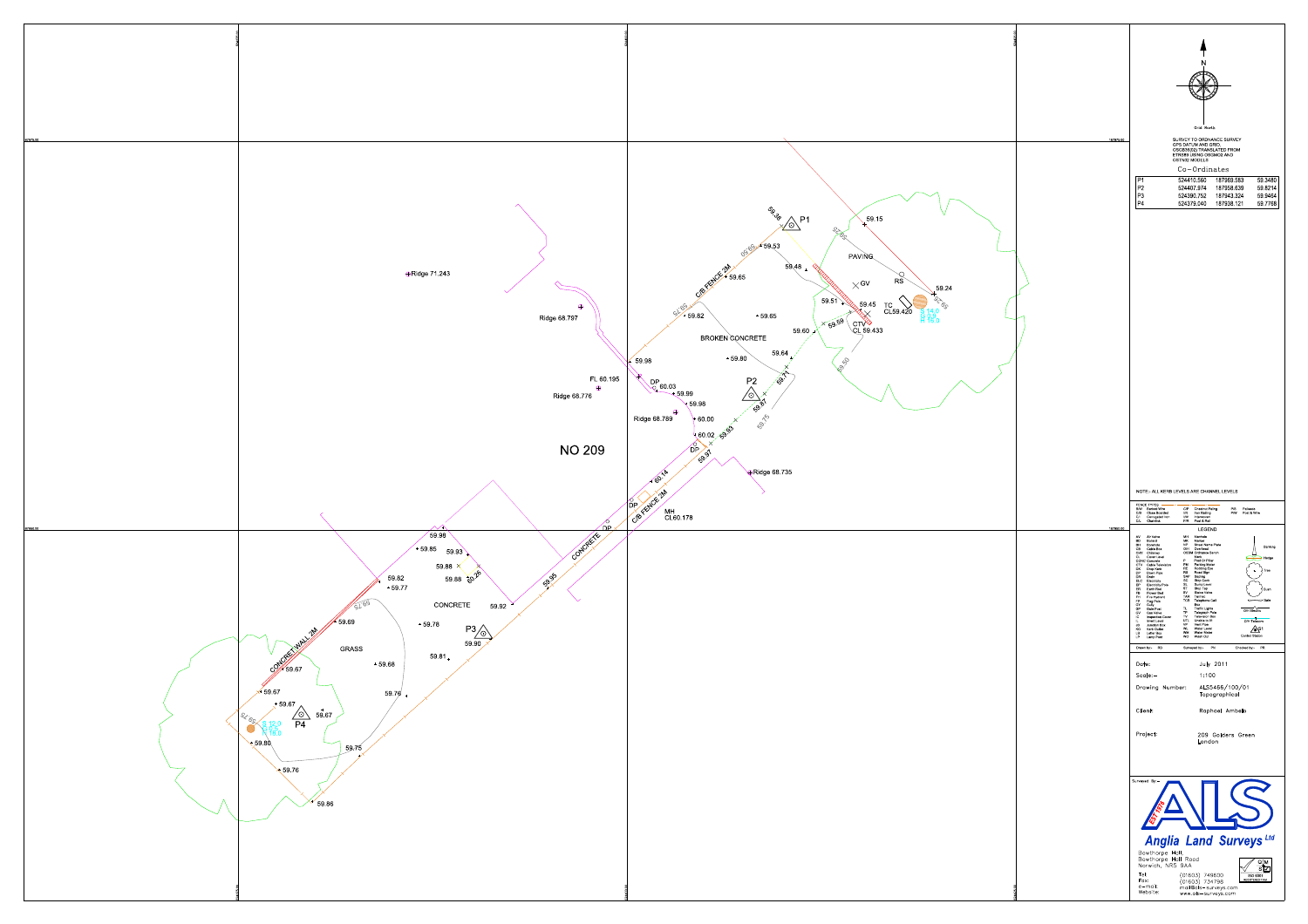

![](_page_1_Figure_1.jpeg)